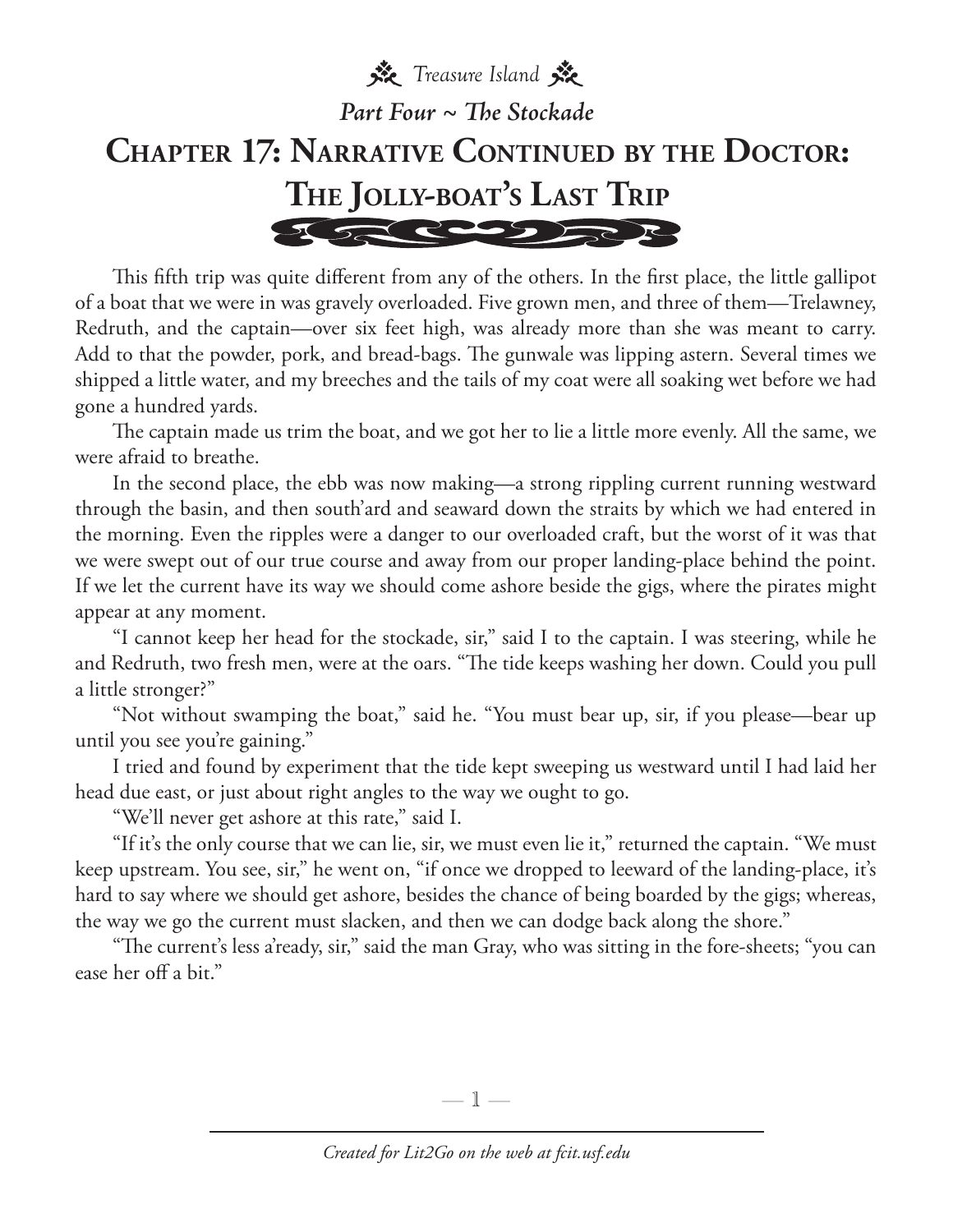"Thank you, my man," said I, quite as if nothing had happened, for we had all quietly made up our minds to treat him like one of ourselves.

Suddenly the captain spoke up again, and I thought his voice was a little changed.

"The gun!" said he.

"I have thought of that," said I, for I made sure he was thinking of a bombardment of the fort. "They could never get the gun ashore, and if they did, they could never haul it through the woods."

"Look astern, doctor," replied the captain.

We had entirely forgotten the long nine; and there, to our horror, were the five rogues busy about her, getting off her jacket, as they called the stout tarpaulin cover under which she sailed. Not only that, but it flashed into my mind at the same moment that the round-shot and the powder for the gun had been left behind, and a stroke with an axe would put it all into the possession of the evil ones abroad.

"Israel was Flint's gunner," said Gray hoarsely.

At any risk, we put the boat's head direct for the landing-place. By this time we had got so far out of the run of the current that we kept steerage way even at our necessarily gentle rate of rowing, and I could keep her steady for the goal. But the worst of it was that with the course I now held we turned our broadside instead of our stern to the HISPANIOLA and offered a target like a barn door.

I could hear as well as see that brandy-faced rascal Israel Hands plumping down a round-shot on the deck.

"Who's the best shot?" asked the captain.

"Mr. Trelawney, out and away," said I.

"Mr. Trelawney, will you please pick me off one of these men, sir? Hands, if possible," said the captain.

Trelawney was as cool as steel. He looked to the priming of his gun.

"Now," cried the captain, "easy with that gun, sir, or you'll swamp the boat. All hands stand by to trim her when he aims."

The squire raised his gun, the rowing ceased, and we leaned over to the other side to keep the balance, and all was so nicely contrived that we did not ship a drop.

They had the gun, by this time, slewed round upon the swivel, and Hands, who was at the muzzle with the rammer, was in consequence the most exposed. However, we had no luck, for just as Trelawney fired, down he stooped, the ball whistled over him, and it was one of the other four who fell.

— 2 —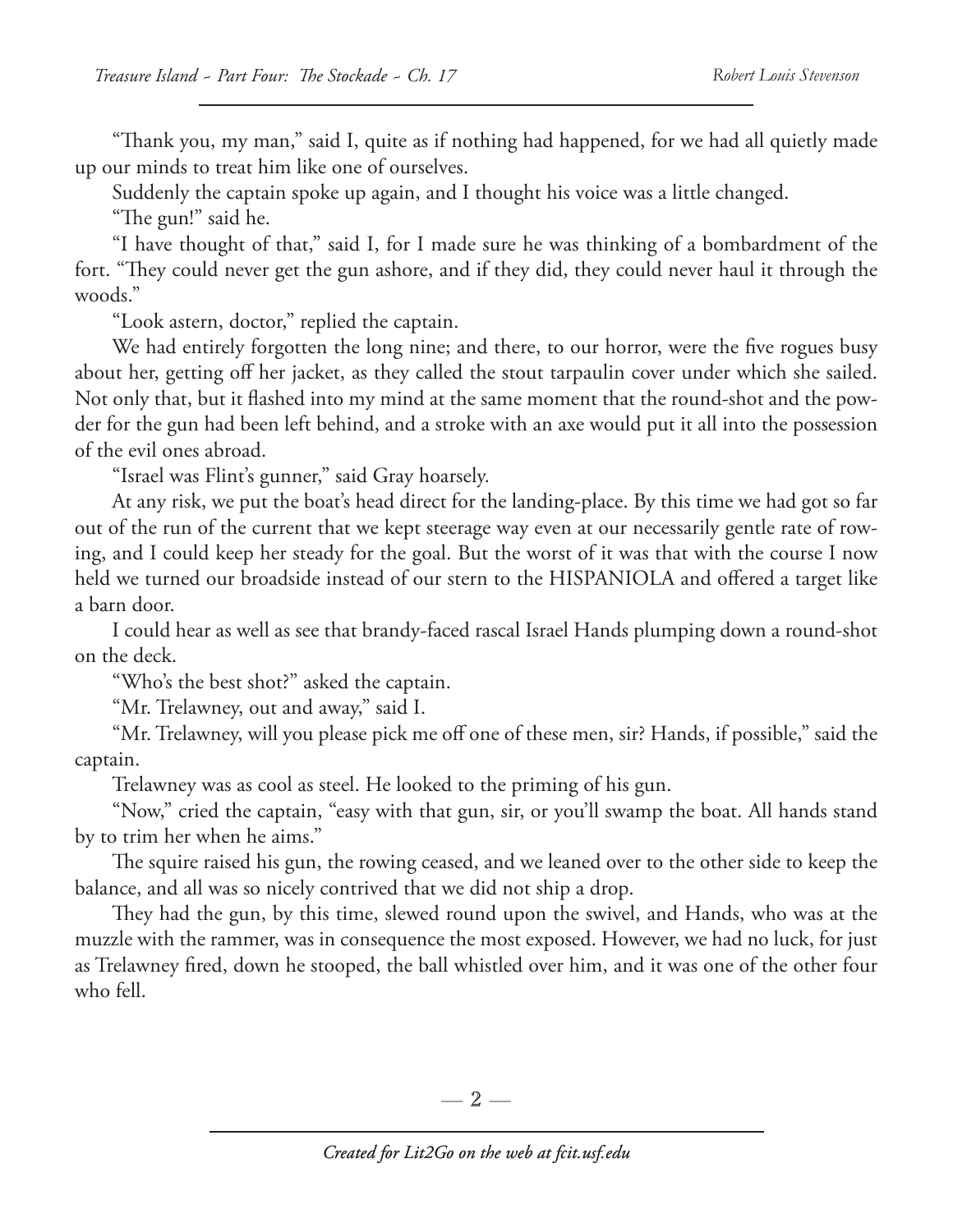The cry he gave was echoed not only by his companions on board but by a great number of voices from the shore, and looking in that direction I saw the other pirates trooping out from among the trees and tumbling into their places in the boats.

"Here come the gigs, sir," said I.

"Give way, then," cried the captain. "We mustn't mind if we swamp her now. If we can't get ashore, all's up."

"Only one of the gigs is being manned, sir," I added; "the crew of the other most likely going round by shore to cut us off."

"They'll have a hot run, sir," returned the captain. "Jack ashore, you know. It's not them I mind; it's the round-shot. Carpet bowls! My lady's maid couldn't miss. Tell us, squire, when you see the match, and we'll hold water."

In the meanwhile we had been making headway at a good pace for a boat so overloaded, and we had shipped but little water in the process. We were now close in; thirty or forty strokes and we should beach her, for the ebb had already disclosed a narrow belt of sand below the clustering trees. The gig was no longer to be feared; the little point had already concealed it from our eyes. The ebb-tide, which had so cruelly delayed us, was now making reparation and delaying our assailants. The one source of danger was the gun.

"If I durst," said the captain, "I'd stop and pick off another man."

But it was plain that they meant nothing should delay their shot. They had never so much as looked at their fallen comrade, though he was not dead, and I could see him trying to crawl away.

"Ready!" cried the squire.

"Hold!" cried the captain, quick as an echo.

And he and Redruth backed with a great heave that sent her stern bodily under water. The report fell in at the same instant of time. This was the first that Jim heard, the sound of the squire's shot not having reached him. Where the ball passed, not one of us precisely knew, but I fancy it must have been over our heads and that the wind of it may have contributed to our disaster.

At any rate, the boat sank by the stern, quite gently, in three feet of water, leaving the captain and myself, facing each other, on our feet. The other three took complete headers, and came up again drenched and bubbling.

So far there was no great harm. No lives were lost, and we could wade ashore in safety. But there were all our stores at the bottom, and to make things worse, only two guns out of five remained in a state for service. Mine I had snatched from my knees and held over my head, by a sort

—  $3-$